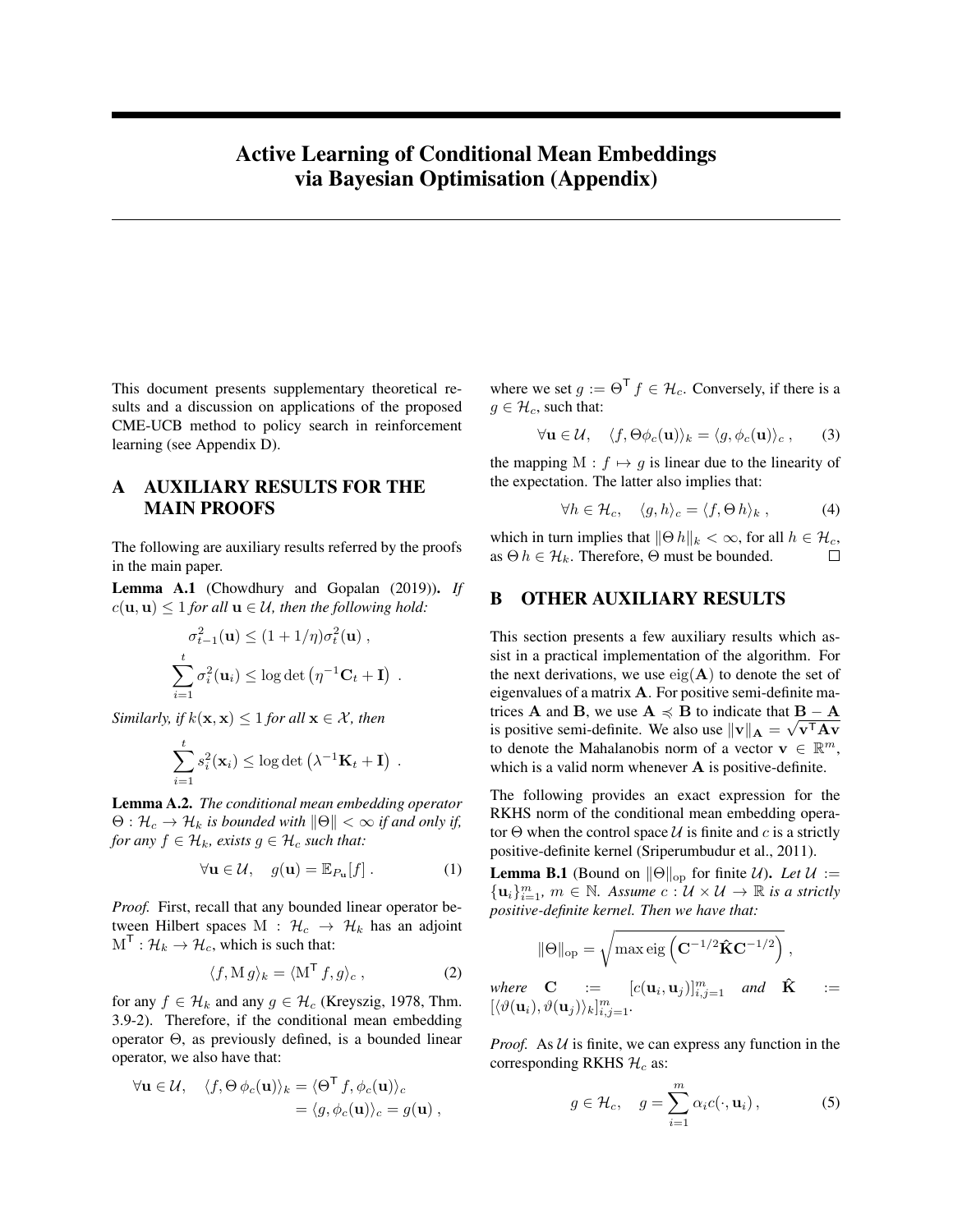where  $\alpha_i \in \mathbb{R}$ , for  $i \in \{1, \ldots, m\}$ . The RKHS norm can be expressed as  $\|g\|_c = \sqrt{\alpha^{\mathsf{T}}}\mathbf{C}\alpha$ , where  $[\alpha]_i = \alpha_i$ . In addition, from the definition of  $\vartheta$ , applying  $\Theta$  to any  $g \in \mathcal{H}_c$  we have:

<span id="page-1-0"></span>
$$
\Theta g = \sum_{i=1}^{m} \alpha_i \vartheta(\mathbf{u}_i), \qquad (6)
$$

which has RKHS norm  $\|\Theta\,g\|_k = \sqrt{\boldsymbol{\alpha}^\textsf{T} \hat{\mathbf{K}} \boldsymbol{\alpha}}.$ 

Plugging equations [\(5\)](#page-0-0) and [\(6\)](#page-1-0) into the definition of the operator norm, we have:

$$
\|\Theta\|_{\text{op}} = \sup_{g \in \mathcal{H}_c: \|g\|_c = 1} \|\Theta g\|_k
$$
  
= 
$$
\sup_{\mathbf{\alpha} \in \mathbb{R}^m: \sqrt{\mathbf{\alpha}^T \mathbf{C} \mathbf{\alpha}} = 1} \sqrt{\mathbf{\alpha}^T \hat{\mathbf{K}} \mathbf{\alpha}}.
$$
 (7)

As  $c$  is strictly positive-definite on  $U$ , C is a positivedefinite matrix, ensuring its inverse exists. Making a change of variable  $\alpha' = C^{1/2} \alpha$ , we obtain:

$$
\|\Theta\|_{\text{op}} = \sup_{\alpha' \in \mathbb{R}^m} \frac{\sqrt{\alpha'^{\mathsf{T}} C^{-1/2} \hat{\mathbf{K}} C^{-1/2} \alpha'}}{\sqrt{\alpha'^{\mathsf{T}} \alpha'}}
$$
  
=  $\sqrt{\max \text{eig} \left( C^{-1/2} \hat{\mathbf{K}} C^{-1/2} \right)},$  (8)

where the latter follows from the Rayleigh-Ritz theorem [\(Horn and Johnson, 1985,](#page-3-4) Theorem 4.2.2), i.e.  $\max_{\alpha \neq 0} \frac{\alpha^{\mathsf{T}} M \alpha}{\alpha^{\mathsf{T}} \alpha} = \max_{\alpha \in \mathcal{C}} \text{eig}(\mathbf{M})$ , combined with the monotonicity of the square root.

For our experiments, we synthesised state noise as Gaussian random variables. In this case, the following result allows us to compute the operator norm of the conditional embedding operator when combined with [Lemma B.1.](#page-0-1)

**Lemma B.2.** *Let*  $k(\mathbf{x}, \mathbf{x}') := \exp(-\|\mathbf{x} - \mathbf{x}'\|_{\mathbf{L}^{-1}}^2)$  *be the squared exponential kernel, with*  $\mathbf{x}, \mathbf{x}' \in \mathcal{X} \stackrel{\sim}{=} \mathbb{R}^D$ . Let *state distributions be Gaussian*  $P_{\mathbf{u}} = N(\hat{\mathbf{x}}(\mathbf{u}), \Sigma(\mathbf{u})),$ *for*  $\mathbf{u} \in \mathcal{U}$ *. Then the inner product between conditional mean embeddings defines the following kernel:*

$$
\hat{k}(P_{\mathbf{u}}, P_{\mathbf{u}'}) := \langle \vartheta(\mathbf{u}), \vartheta(\mathbf{u}') \rangle_k \n= \frac{\exp \left( -\frac{1}{2} \|\hat{\mathbf{x}}(\mathbf{u}) - \hat{\mathbf{x}}(\mathbf{u}')\|_{\mathbf{L}(\mathbf{u}, \mathbf{u}')^{-1}}^2 \right)}{\det(\mathbf{I} + \mathbf{L}^{-1}(\mathbf{\Sigma}(\mathbf{u}) + \mathbf{\Sigma}(\mathbf{u}')))^{1/2}},
$$
\n(9)

*where*  $L(\mathbf{u}, \mathbf{u}') := L + \Sigma(\mathbf{u}) + \Sigma(\mathbf{u}').$ 

*Proof.* This result simply follows from the definition of the conditional mean embeddings and a closed-form solution for the expected value of the squared-exponential kernel under independent Gaussian inputs [\(Girard, 2004,](#page-3-5) Eq. 3.53).  $\Box$ 

### C PROOFS FOR THE REFINED CME-UCB

In this section we provide proofs for the main results regarding the improved CME-UCB algorithm. We first introduce auxiliary results which we will use for the proofs.

We start by adapting a general result by [Abbasi-Yadkori](#page-3-6) [\(2012,](#page-3-6) Corollary 3.15) to our settings. For these results, we use:

$$
\mathbf{W}_t := \lambda \mathbf{I} + \mathbf{\Phi}_k(\mathbf{X}_t) \mathbf{\Phi}_k(\mathbf{X}_t)^\mathsf{T}, \quad (10)
$$

which is a positive-definite operator on  $\mathcal{H}_k$ . Note that, if we reverse the second term on the right-hand side above, we recover  $\mathbf{K}_t = \mathbf{\Phi}_k(\mathbf{X}_t)^T \mathbf{\Phi}_k(\mathbf{X}_t)$ , which is the observed states kernel matrix. With the definitions above, we obtain the following concentration inequality on the RKHS distance between the objective function  $f$  and the least-squares estimator  $\hat{\mu}_t$ .

<span id="page-1-1"></span>**Lemma C.1.** *For any*  $\delta \in (0, 1]$ *, with probability at least*  $1 - \delta$ *, uniformly over all*  $t > 0$ *,* 

$$
||f - \hat{\mu}_t||_{\mathcal{W}_t} \leq \beta_{k,t}(\delta) ,
$$

*where*  $\beta_{k,t}(\delta)$  *is given by Lemma 2.* 

*Proof.* The proof simply follows by verifying that our assumptions on the observation process are equivalent to those of [Abbasi-Yadkori](#page-3-6) [\(2012,](#page-3-6) Corollary 3.15) and that:

$$
b\sqrt{\lambda} + \sigma_{\zeta} \sqrt{2\log\left(\frac{\det(\mathbf{I} + \lambda^{-1}\mathbf{K}_{t})^{1/2}}{\delta}\right)} \leq \beta_{k,t}(\delta),
$$
  
since  $\frac{1}{2}\log\det(\mathbf{I} + \lambda^{-1}\mathbf{K}_{t}) \leq \gamma_{k,t}.$ 

Now consider the posterior state kernel:

<span id="page-1-2"></span>
$$
k_t(\mathbf{x}, \mathbf{x}') := k(\mathbf{x}, \mathbf{x}) - \mathbf{k}_t(\mathbf{x})^\mathsf{T} (\mathbf{K}_t + \lambda \mathbf{I})^{-1} \mathbf{k}_t(\mathbf{x}), \tag{12}
$$

and its expected value under arbitrary state distributions  $P, P' \in \mathcal{P}$ :

<span id="page-1-3"></span>
$$
k_t(P, P') := \int_{\mathcal{X}} \int_{\mathcal{X}} k_t(\mathbf{x}, \mathbf{x}') \, dP(\mathbf{x}) \, dP'(\mathbf{x}'), \quad (13)
$$

where we allow for a slight abuse of notation. Similarly, let us define:

$$
s_t(P) := \sqrt{\lambda^{-1} k_t(P, P)} . \tag{14}
$$

Let  $\hat{P}_{\mathbf{u}}^{t}$  be a t sample empirical approximation to the conditional distribution  $P_{\mathbf{u}}$  in the sense that  $\mathbb{E}_{\hat{P}_{\mathbf{u}}^t}[f] =$  $\langle f, \hat{\vartheta}_t(\mathbf{u}) \rangle_k$  for any  $f \in \mathcal{H}_k$ . Then, with [Lemma C.1,](#page-1-1) we obtain the following UCB on the expected value of the objective function under the learnt conditional mean embedding, which is a restatement of Lemma 5.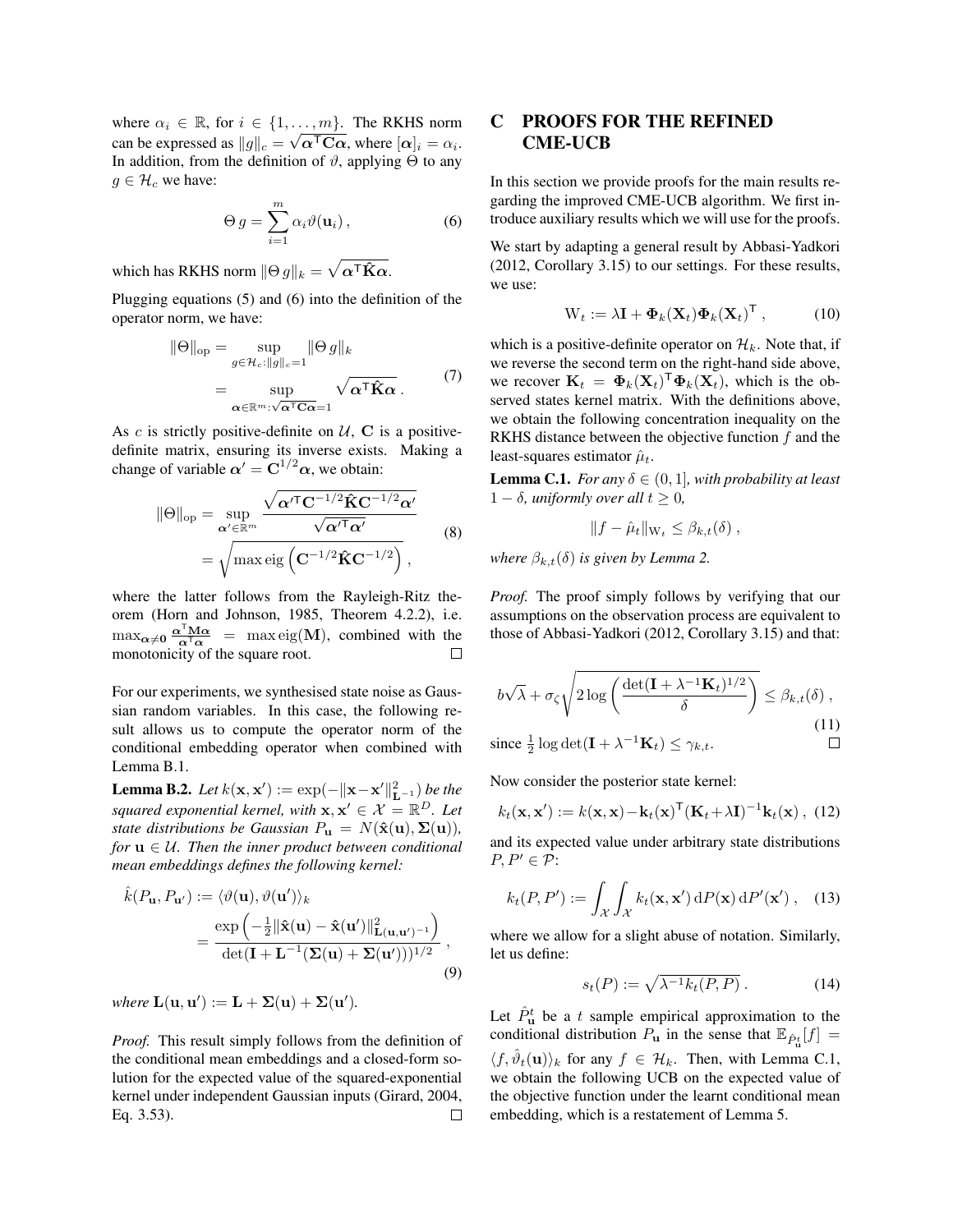<span id="page-2-1"></span>**Lemma C.2** (Restatement of Lemma 5). *For any*  $\delta \in$ (0, 1]*, with probability at least* 1 − δ*, uniformly over all*  $t > 0$  and  $\mathbf{u} \in \mathcal{U}$ 

$$
|\mathbb{E}_{\hat{P}_{\mathbf{u}}^t}[f] - \mathbb{E}_{\hat{P}_{\mathbf{u}}^t}[\hat{\mu}_t]| \leq \beta_{k,t}(\delta) s_t(\hat{P}_{\mathbf{u}}^t).
$$

*Proof.* First, observe that:

$$
\begin{aligned} \left| \mathbb{E}_{\hat{P}_{\mathbf{u}}^{t}}[f] - \mathbb{E}_{\hat{P}_{\mathbf{u}}^{t}}[\hat{\mu}_{t}] \right| &= \left| \langle f - \hat{\mu}_{t}, \hat{\vartheta}_{t}(\mathbf{u}) \rangle_{k} \right| \\ &= \left| \langle \mathbf{W}_{t}^{1/2}(f - \hat{\mu}_{t}), \mathbf{W}_{t}^{-1/2} \hat{\vartheta}_{t}(\mathbf{u}) \rangle_{k} \right| \\ &\leq \| f - \hat{\mu}_{t} \|_{\mathbf{W}_{t}} \| \hat{\vartheta}_{t}(\mathbf{u}) \|_{\mathbf{W}_{t}^{-1}} \end{aligned} \tag{15}
$$

which follows by the Cauchy-Schwarz inequality and the fact that  $W_t$  is self-adjoint. Concerning the second term on the final right-hand side, using the Woodbury inverse matrix identity, we know that:

$$
\lambda W_t^{-1} = \mathbf{I} - \mathbf{\Phi}_k(\mathbf{X}_t)(\mathbf{K}_t + \lambda \mathbf{I}) \mathbf{\Phi}_k(\mathbf{X}_t)^{\mathsf{T}}.
$$
 (16)

From [Equation 12,](#page-1-2) we then have that:

$$
k_t(\mathbf{x}, \mathbf{x}') = \lambda \langle \phi_k(\mathbf{x}), \mathbf{W}_t^{-1} \phi_k(\mathbf{x}') \rangle_k . \qquad (17)
$$

Finally, applying the definition of the conditional mean embedding to [Equation 13](#page-1-3) yields:

$$
\|\hat{\vartheta}_t(\mathbf{u})\|_{\mathbf{W}_t^{-1}}^2 = \langle \hat{\vartheta}_t(\mathbf{u}), \mathbf{W}_t^{-1} \hat{\vartheta}_t(\mathbf{u}) \rangle_k
$$
  
=  $\lambda^{-1} k_t (\hat{P}_{\mathbf{u}}^t, \hat{P}_{\mathbf{u}}^t)$  (18)  
=  $s_t^2 (\hat{P}_{\mathbf{u}}^t)$ 

The end result then follows by [Lemma C.1.](#page-1-1)  $\Box$ 

The predictive variance  $s_t^2(\hat{P}_u^t)$  can be computed in practice as:

$$
s_t^2(\hat{P}_{\mathbf{u}}^t) = \lambda^{-1} \mathbf{v}_t(\mathbf{u})^\mathsf{T} k_t(\mathbf{X}_t, \mathbf{X}_t) \mathbf{v}_t(\mathbf{u}), \qquad (19)
$$

where  $\mathbf{v}_t(\mathbf{u}) := (\mathbf{C}_t + \eta \mathbf{I})^{-1} \mathbf{c}_t(\mathbf{u})$  and

$$
k_t(\mathbf{X}_t, \mathbf{X}_t) := \mathbf{K}_t - \mathbf{K}_t(\mathbf{K}_t + \lambda \mathbf{I})^{-1} \mathbf{K}_t , \qquad (20)
$$

which is the GP posterior covariance matrix on the observed states. It is worth noting that the predictive variance  $s_t^2(\hat{P}_{\mathbf{u}}^t)$  is always smaller than  $\sigma_t^2(\mathbf{u})$ , the Mahalanobis norm square of the control features. To see this, we first note that:

$$
s_t^2(\hat{P}_{\mathbf{u}}^t) = \mathbf{v}_t(\mathbf{u})^{\mathsf{T}} \mathbf{K}_t(\mathbf{K}_t + \lambda \mathbf{I})^{-1} \mathbf{v}_t(\mathbf{u})
$$
  
 
$$
\leq ||(\mathbf{C}_t + \eta \mathbf{I})^{-1} \mathbf{c}_t(\mathbf{u})||_2^2.
$$
 (21)

We now define:

$$
V_t := \eta \mathbf{I} + \mathbf{\Phi}_c(\mathbf{U}_t) \mathbf{\Phi}_c(\mathbf{U}_t)^{\mathsf{T}} ,
$$

which is a positive-definite operator on  $\mathcal{H}_c$ . Note that, if we reverse the second term on the right-hand side above, we recover  $\mathbf{C}_t = \mathbf{\Phi}_c(\mathbf{U}_t)^T \mathbf{\Phi}_c(\mathbf{U}_t)$  and  $\mathbf{c}_t(\mathbf{u}) =$  $\Phi_c(\mathbf{U}_t)^{\mathsf{T}} \phi_c(\mathbf{u})$ . With the definitions above, we now obtain:

<span id="page-2-5"></span>
$$
(\mathbf{C}_t + \eta \mathbf{I})^{-1} \mathbf{c}_t(\mathbf{u}) = \mathbf{\Phi}_c(\mathbf{U}_t)^{\mathsf{T}} \, \mathbf{V}_t^{-1} \, \phi_c(\mathbf{u}) \ .
$$

Substituting this to [Equation 21,](#page-2-0) we then upper bound the predictive variance as:

$$
s_t^2(\hat{P}_{\mathbf{u}}^t) \leq \phi_c(\mathbf{u})^\top \mathbf{V}_t^{-1} \mathbf{\Phi}_c(\mathbf{U}_t) \mathbf{\Phi}_c(\mathbf{U}_t)^\top \mathbf{V}_t^{-1} \phi_c(\mathbf{u})
$$
  
\n
$$
= \phi_c(\mathbf{u})^\top \mathbf{V}_t^{-1} \phi_c(\mathbf{u}) - \eta \phi_c(\mathbf{u})^\top \mathbf{V}_t^{-2} \phi_c(\mathbf{u})
$$
  
\n
$$
= \sigma_t^2(\mathbf{u}) - \eta \|\mathbf{V}_t^{-1} \phi_c(\mathbf{u})\|_c^2
$$
  
\n
$$
\leq \sigma_t^2(\mathbf{u}).
$$
 (22)

Now, combining [Lemma C.2](#page-2-1) with Theorem 1 in the main paper, we obtain the following tighter confidence interval as compared to Lemma 3.

<span id="page-2-3"></span>Proposition C.3 (Restatement of Proposition 6). *For any*  $\delta \in (0,1]$ *, let*  $\beta_{c,t}(\delta)$  *and*  $\beta_{k,t}(\delta)$  *be as given in Theorem 1 and Lemma 2, respectively. Then, with probability at least*  $1 - \delta$ *, the following holds uniformly over all*  $t \geq 0$ *and*  $\mathbf{u} \in \mathcal{U}$ *:* 

$$
|\mathbb{E}_{P_{\mathbf{u}}}[f] - \mathbb{E}_{\hat{P}_{\mathbf{u}}^t}[\hat{\mu}_t]| \leq b\beta_{c,t}(\delta/2)\sigma_t(\mathbf{u}) + \beta_{k,t}(\delta/2)s_t(\hat{P}_{\mathbf{u}}^t).
$$

*Proof.* Using the triangle inequality, we have:

<span id="page-2-2"></span>
$$
|\mathbb{E}_{P_{\mathbf{u}}}[f] - \mathbb{E}_{\hat{P}_{\mathbf{u}}^t}[\hat{\mu}_t]| \leq |\mathbb{E}_{P_{\mathbf{u}}}[f] - \mathbb{E}_{\hat{P}_{\mathbf{u}}^t}[f]| + |\mathbb{E}_{\hat{P}_{\mathbf{u}}^t}[f] - \mathbb{E}_{\hat{P}_{\mathbf{u}}^t}[\hat{\mu}_t]|.
$$
 (23)

Applying Theorem 1 and the Cauchy-Schwarz inequality to the first term on the right-hand side of [Equation 23,](#page-2-2) it holds with probability at least  $1 - \delta$ :

<span id="page-2-4"></span>
$$
|\mathbb{E}_{P_{\mathbf{u}}}[f] - \mathbb{E}_{\hat{P}_{\mathbf{u}}^t}[f]| = |\langle f, \vartheta(\mathbf{u}) - \hat{\vartheta}_t(\mathbf{u}) \rangle_k|
$$
  
\n
$$
\leq ||f||_k ||\vartheta(\mathbf{u}) - \hat{\vartheta}_t(\mathbf{u})||_k \qquad (24)
$$
  
\n
$$
\leq ||f||_k \beta_{c,t}(\delta) \sigma_t(\mathbf{u}).
$$

The result in [Proposition C.3](#page-2-3) then follows by applying [Lemma C.2](#page-2-1) and substituting [Equation 24](#page-2-4) into [Equa](#page-2-2)[tion 23.](#page-2-2)  $\Box$ 

Refined algorithm and its regret bound Given past observations  $\mathcal{D}_{t-1} = \{(\mathbf{u}_i, \mathbf{x}_i, y_i)\}_{i=1}^{t-1}$ , we define a refined UCB acquisition function:

$$
\tilde{h}(\mathbf{u}|\mathcal{D}_{t-1}) = \langle \hat{\mu}_{t-1}, \hat{\vartheta}_{t-1}(\mathbf{u}) \rangle_k + \beta_{t-1}(\mathbf{u}) ,
$$

<span id="page-2-0"></span>where  $\beta_t(\mathbf{u}) := b\beta_{c,t}(\delta/2)\sigma_t(\mathbf{u}) + \beta_{k,t}(\delta/2)s_t(\hat{P}_{\mathbf{u}}^t)$ , for any  $t \geq 0$ . As before, we choose  $\mathbf{u}_t$  that maximises this refined acquisition function. We now derive an upper bound on the cumulative regret of this refined version of the CME-UCB algorithm.